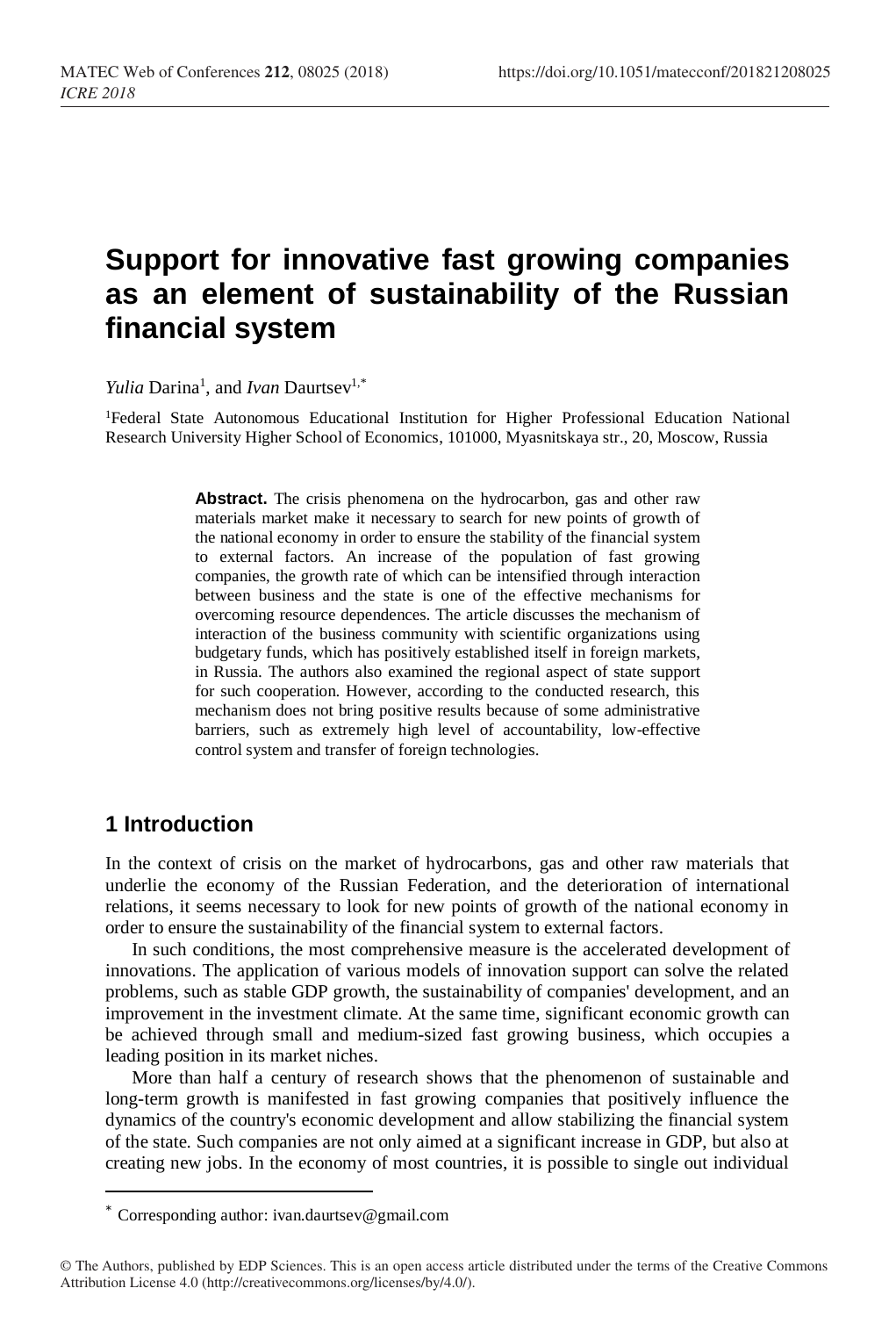companies, the revenues of which constitute a significant share of GDP. In this case, the phenomenon of sustainable long-term growth manifests itself only in a small percentage of companies – the fast-growing businesses ("gazelles") [2].

Foreign experience of support and development of fast growing companies shows that one of the most important conditions for the successful development of high-tech sectors of the economy is the interaction of organizations of the real sector of economy with scientific organizations, including higher educational institutions that allow creating, transferring and introducing new knowledge and technologies into production. At the same time, an important role in the interaction of companies and scientific organizations is played by the state, which should stimulate and support such cooperation. It is seen necessary to focus attention not only on the scale of interaction, but also on the need to improve the quality and prevalence of such processes [2-7].

The cooperation between the Eindhoven University of Technology and the Avans University of Applied Sciences resulted in the creation of one of the leading technological hubs. To date, such a cluster registers more than 50% of patents in the Netherlands, and also attracts about a third of investments in research and development [7].

In addition, the transfer of technology between the academy and applied industrial R&D enabled the construction of a powerful innovative system of Israel, through which the country was able to become one of the most innovative world economies. It is worth noting effective state support for such transfers through stimulating the development of applied R&D with programs, in the framework of which it is more profitable for the business community to cooperate with the state than to compete with it in the sphere of development [12].

Besides, foreign studies show that an increase in the population of fast growing firms should be based on the support delivered by regional and local authorities in order to identify market niches for more sustainable growth of companies [6].

Thus, increasing activity in research and development, and their interaction with business entities, in particular, with fast growing companies is one of the effective ways to overcome current problems in Russia, as well as to enhance the stability of the state financial system.

The purpose of the study is to test the hypothesis on the existence of a relationship between the activity of the regions in supporting innovative cooperation of scientific organizations and the development of fast growing companies.

### **2 Materials and methods**

In recent years, the Russian government has been actively implementing measures of selective support for leading universities, research institutes and individual research groups. In addition, in the developed countries the institutional factor significantly affects the innovation of production and processes in enterprises. In this connection, a database of the state support measures for leading Russian universities and research teams was compiled within the framework of the research.

This database contains information on the implementation of the following measures of the state support:

- Establishment of national research universities;

- Creation of federal universities;

- Development of cooperation between Russian universities and industrial enterprises in accordance with the Decree of the Government of the Russian Federation of April 9, 2010 No. 218;

- State support of innovative infrastructure of universities in accordance with the Decree of the Government of the Russian Federation of April 9, 2010 No. 219;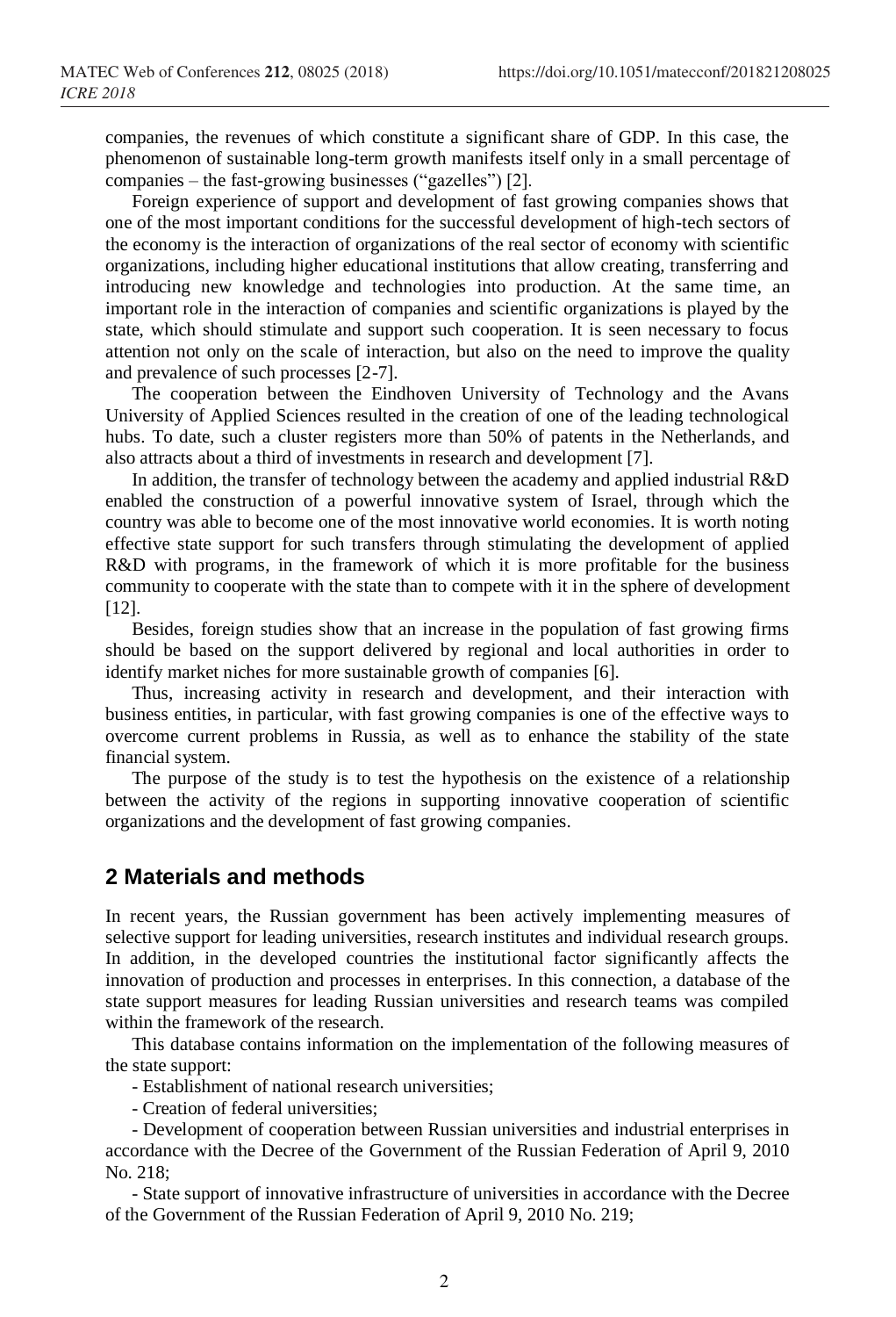- Attraction of leading foreign scientists in accordance with the Decree of the Government of the Russian Federation of April 9, 2010 No. 220;

- Grants of the Russian Science Foundation;

- Grants of the Skolkovo Foundation.

It should be noted that the database did not include projects supported by the Russian Foundation for Basic Research (RFBR) in connection with the restricted access to the library's materials. According to the data on the official website of the Foundation, RFBR publishes newsletters on the results of the competitions, but there is no opportunity to analyze such information through electronic means.

Also, it is worth mentioning that the site contains information on the supported projects for each competition separately, but this information is not enough to conduct analysis for the purposes of our research.

Thus, 1304 projects were included in the database, which were implemented within the framework of the above support measures. Such projects were distributed among the constituent entities of the Russian Federation, on the territory of which such a project was implemented.

To check the relevance and results of the projects implementation, a database of projects that received support under the federal targeted programs was used. At the same time, some of the projects within the framework of measures stipulated by the Government of the Russian Federation Decrees No. 218-220 have not been implemented, despite the fact that they became winners of the contest. The implementation of the projects was tracked with the help of the project "Expir". Such a project has been functioning since 2013 with the support of the Ministry of Education and Science of the Russian Federation and the Directorate of Scientific and Technical Programs [14].

It should be noted that the staff of the project "Expir" confirm the experts' conclusions about the lack of communication between the subjects of the innovation ecosystem in Russia.

To analyze the relationship and the impact of these values, the Pearson correlation coefficient was calculated, and multiple regression analysis was performed.

Before proceeding with the construction of the regression model, the influence of the following control variables was analyzed in the context of regions reflecting their social and economic conditions, the development of infrastructure for doing business, and their scientific potential, as on the beginning of 2013.

To assess the effect of these parameters, the correlation coefficients for each of them with the share of fast growing companies were calculated. The results of this calculation are presented in the Table 1.

| Indicator                                                          | Correlation coefficient |  |  |
|--------------------------------------------------------------------|-------------------------|--|--|
| GRP per capita                                                     | 0.398933992             |  |  |
| Unemployment rate                                                  | $-0.40693546$           |  |  |
| Investments in fixed assets                                        | $-0.04818$              |  |  |
| Average per capita cash income of the population                   | 0.401948                |  |  |
| Human development index                                            | 0.203947                |  |  |
| Consumer spending per capita on average                            | 0.08199                 |  |  |
| Density of railways at the end of the year                         | 0.175407                |  |  |
| Specific weight of paved roads in the total length of public roads | $-0.08212$              |  |  |
| Number of staff engaged in research and development                | $-0.0849$               |  |  |
| Number active subscribers of fixed broadband Internet access       | $-0.1169$               |  |  |
| Total area of living space per person on average                   | 0.52015                 |  |  |

**Table 1.** Correlation coefficients (compiled by the authors).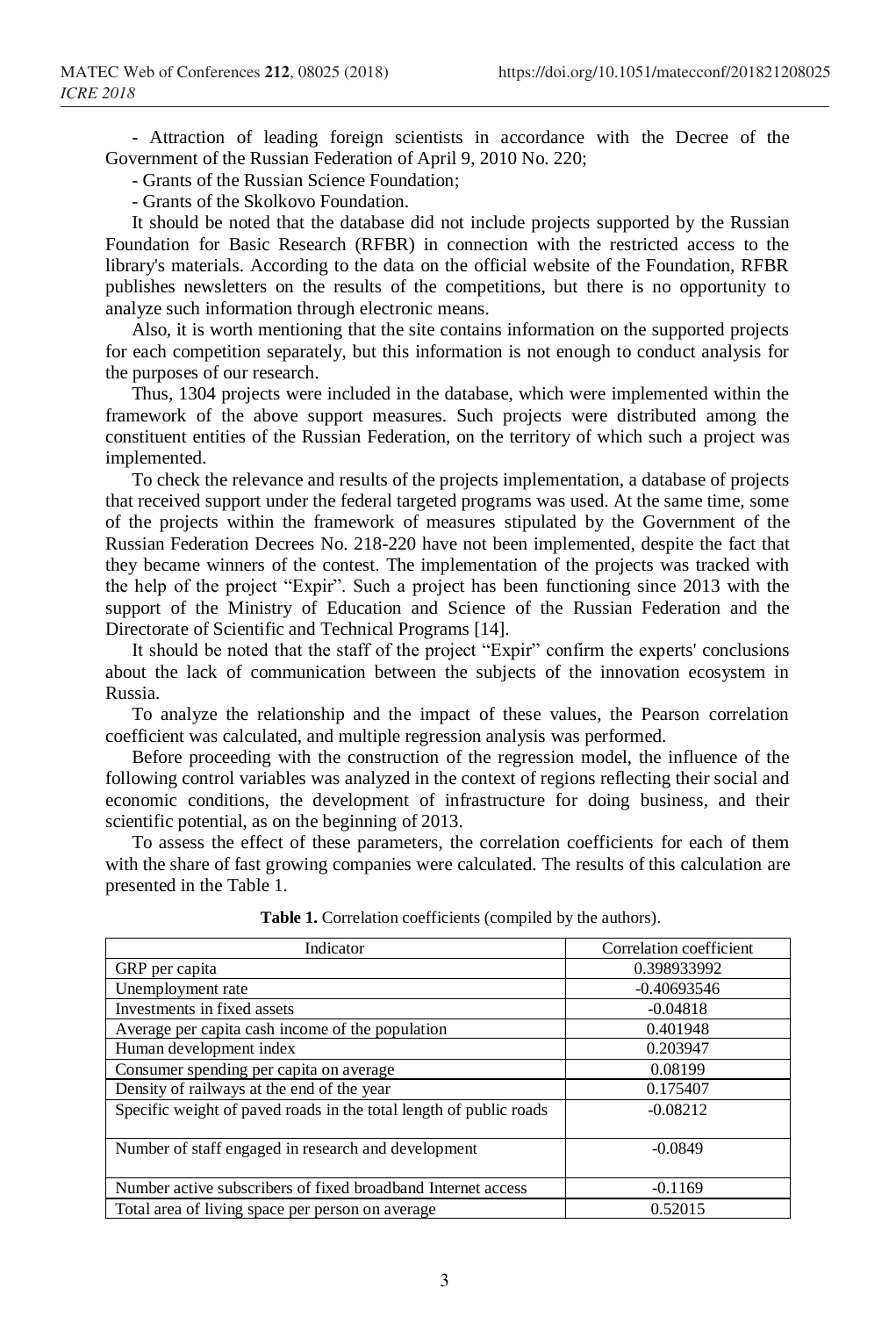| Number of professional educational organizations engaged in the | $-0.08706$ |
|-----------------------------------------------------------------|------------|
| training of skilled workers and employees                       |            |
| Number of students enrolled in undergraduate and graduate       | $-0.03147$ |
| programs and magistracy per 10000 people                        |            |
| Internal costs for research and development                     | $-0.05856$ |
| Number of submitted patent applications                         | $-0.05267$ |
| Number of patents granted                                       | $-0.05532$ |

Based on the results of the analysis of the indicators, control variables were selected that have a significant influence on the dependent variable (the share of fast growing companies). Thus, for the analysis, the following independent variables are selected:

- GRP per capita;
- Unemployment rate;
- Average per capita cash income of the population;
- Total area of living space per person on average.

It should be noted that in the analyzed parameters, there is a moderate correlation with the share of "gazelles", with the exception of the last indicator. Analyzing these indicators, we can conclude that the socio-economic conditions of the region, as well as infrastructure development have a greater impact on the number of fast growing companies.

# **3 Results**

First of all, it seems expedient to determine the interrelation of all the chosen measures to support scientific organizations with the spread of the number of "gazelles". For this purpose, the Pearson correlation coefficient was calculated, which determines how proportional the variability of these variables is. The results of calculating the correlation coefficient are presented in the Table 2.

|            |                       |         | The share of<br>"gazelles" |
|------------|-----------------------|---------|----------------------------|
|            | Pearson's correlation |         |                            |
|            | Values (two-sided)    |         | ,370                       |
|            |                       | 84      |                            |
| Share of   | Pearson's correlation | $-.100$ |                            |
| "gazelles" | Values (two-sided)    | ,370    |                            |
|            |                       | 83      |                            |

Table 2. The results of calculating the correlation coefficient. §§§§

There is a very weak, insignificant negative relationship between the variables.

After analyzing the dependence of the variables, a regression analysis was performed. The Table 3 presents the results of regressions using significant variables.

In Lines 1-4, the explanatory variables include the number of subjects receiving each of the types of support measures in the region:

− Creation of national research and federal universities - line "1";

− Development of innovative infrastructure of universities and innovative cooperation in accordance with Government Decisions No. 218-220 - line "2";

− Grants of the Skolkovo Foundation - line "3";

− Grants of the Russian Science Foundation - line "4".

It should be noted that the number of entities receiving government support in the region was chosen as a variable due to the lack of some data on the amount of funding in the public domain.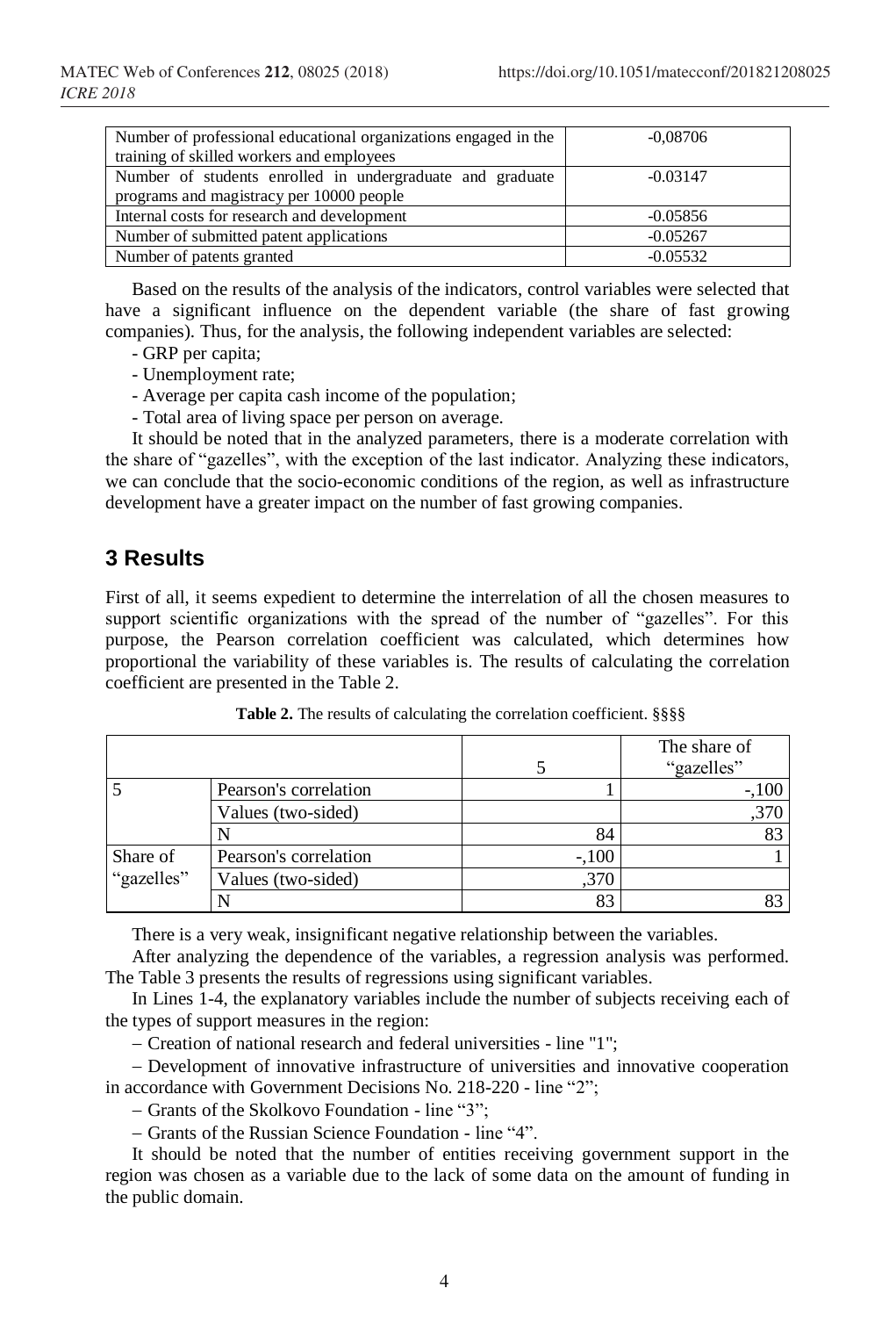After the regression analysis, it can be concluded that the selected measures of state support to scientific organizations do not have a statistically significant impact on the share of fast growing companies. This indicates a low effectiveness of the application of such measures, as well as weak cooperation of the business community with Russian scientific organizations. However, one should not overlook the possibility of using foreign technologies by the companies. The results of the regression analysis are presented in the Table 3.

|              |                                                     | Non-standardized<br>coefficients |          | Standardized<br>coefficients |          |        |
|--------------|-----------------------------------------------------|----------------------------------|----------|------------------------------|----------|--------|
|              |                                                     |                                  | Standard |                              |          |        |
| Model        |                                                     | B                                | Error    | Beta                         | t        | Values |
| $\mathbf{1}$ | (Constant)                                          | .041                             | ,043     |                              | .957     | ,342   |
|              |                                                     | ,006                             | ,017     | ,116                         | .356     | ,723   |
|              | $\overline{2}$                                      | $-.001$                          | ,002     | $-.531$                      | $-.850$  | ,398   |
|              | 3                                                   | 4,381E-5                         | ,002     | ,010                         | ,027     | ,979   |
|              | 4                                                   | ,000                             | ,004     | $-.033$                      | $-.050$  | .960   |
|              | GRP per capita, rubles                              | $-9,548E-8$                      | ,000     | $-786$                       | $-4,399$ | ,000   |
|              | Unemployment rate                                   | $-.004$                          | ,002     | $-.203$                      | $-1.784$ | ,079   |
|              | Average per capita cash<br>income of the population | 5.669E-6                         | ,000     | ,807                         | 3.997    | ,000   |
|              | The density of railways at the<br>end of the year   | ,000                             | ,000     | ,242                         | 2.000    | ,049   |

|  |  | Table 3. Results of the regression analysis. |  |
|--|--|----------------------------------------------|--|
|  |  |                                              |  |

a. Dependent variable: Share of "gazelles"

| Summary for the model |  |  |  |
|-----------------------|--|--|--|
|-----------------------|--|--|--|

|       |       |          | Corrected R- | Standard         |
|-------|-------|----------|--------------|------------------|
| Model |       | R-square | square       | estimation error |
|       | .613a | .376     | .308         | .05869557688023  |

a.Predictors: (constant), density of railways at the end of the year, average per capita cash income of the population, unemployment rate, GRP per capita, rubles, 3, 2, 4.

The coefficient of determination is 0.376, which means that the calculated model parameters explain the relationship between the selected parameters only by 37.6%. None of the selected parameters of the regression model is significant. Consequently, the results of such an analysis should not be considered significant.

Thus, hypothesis 1 is not confirmed, and hence the cooperation of the scientific organizations and the business community in the Russian Federation is ineffective. In addition, despite the positive foreign practice, the selected measures of state support do not contribute to an increase in the population of fast growing organizations introducing innovations in their products, as well as modernization processes in production.

In addition, it should be noted that most entrepreneurs refuse to receive state support because of the complexity of the bureaucracy. Also, the provision of reporting for the use of budgetary funds is a problem for business entities, the goal of which is not being dependent on the state. Entrepreneurs also distinguish one more barrier - the low speed of interaction between the government bodies and business entities.

The complexities of administrative procedures, which have a negative effect on the activity of entrepreneurs in terms of using state support mechanisms and, consequently, on the implementation of innovations, should be considered a disadvantage, since often R&D costs are prohibitive for business. So, the norm of the Civil Code (clause 1 of the Article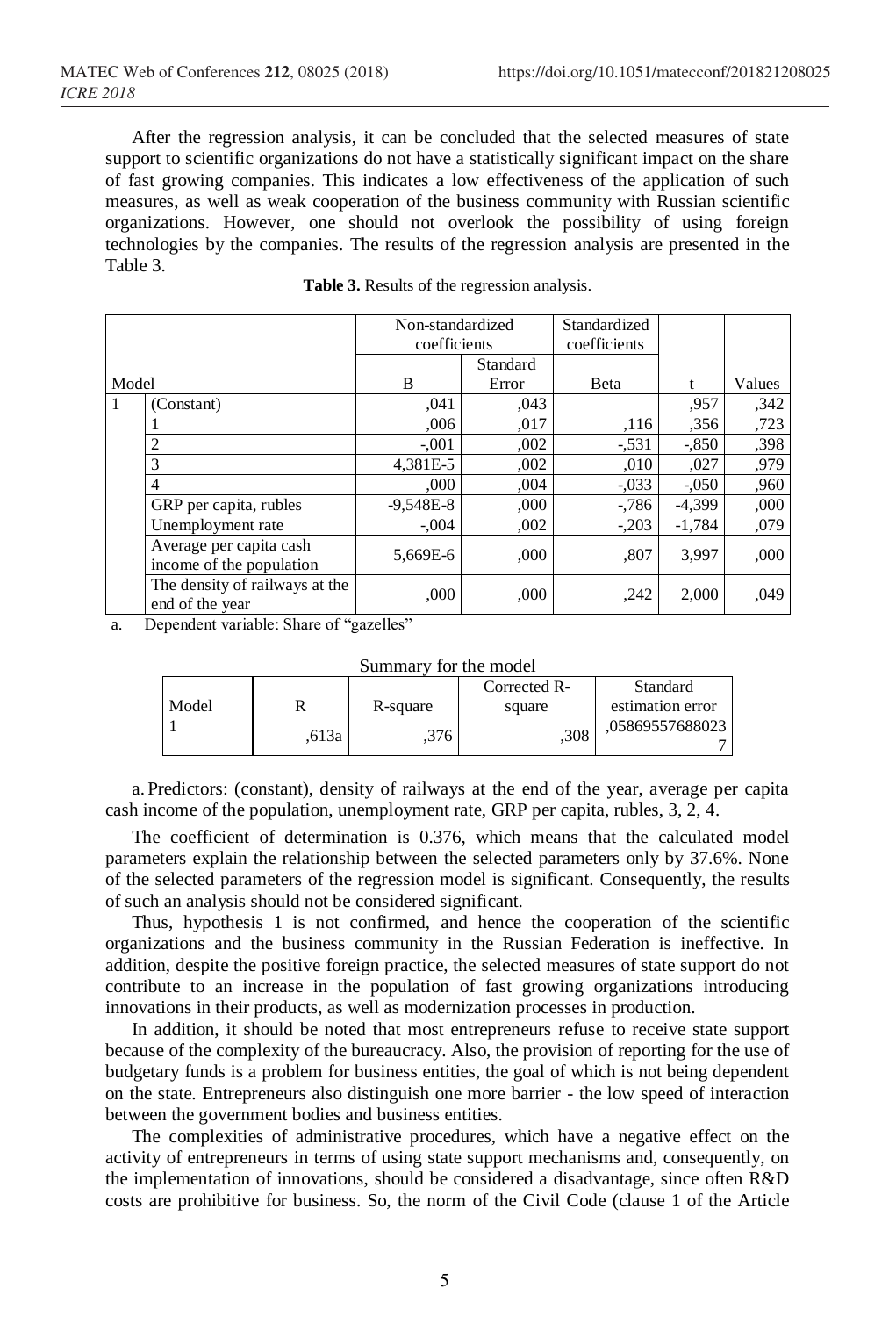185.1) on the need for a notarized power of attorney has practically stopped the electronic submission of applications [1].

It should also be noted that it is impossible to assess the effectiveness of the existing mechanisms of state support for innovative entrepreneurship, not only because of the lack of knowledge among entrepreneurs about possible tools, but also the lack of data that would allow assessing the results and effectiveness, for example, of tax benefits. In the open data, there is no information on accounting of the shortfall in budget revenues that arise with the provision of tax benefits. In this regard, it is impossible to assess the effectiveness of the application of tax incentives for innovative entrepreneurship.

# **4 Conclusion**

The phenomenon of fast growing companies has been studied by scientists for more than 50 years. Such companies make a significant contribution to the country's financial system. In recent years, in Russia, the development of "gazelles" has been stimulated through state support, but the types of such support are extremely restrained. Targeted support is provided through information interaction between business and the state. At the same time, scientific organizations are not included in such a scheme, and they do not contribute to the development and implementation of innovations to increase the share of fast growing companies.

The development of such companies directly depends on the availability of regional natural resources, the right choice of the market niche, the resources for developing and implementing innovations, and the introduction of modernization processes in production. Besides, constraints on development also arise on the way of implementing projects that can be eliminated through the effective management of the "gazelle" strategies. Foreign studies show that the availability of financial resources has an impact on the favorable development of such companies that directly depends on the government policy promoting the improvement of the business environment.

It should be noted that subsidies are the most common type of support for innovative entrepreneurship in Russia. At the same time, state support through foundations is realized for specific projects of scientific organizations that cannot testify the introduction of research and development into batch production. In this connection, it is not possible to define such a policy as effective. This indicates a weak level of the technology transfer. Taking into account that such a transfer allows creating a strong innovative system, it is necessary to pay attention to the cooperation of scientific organizations with the business community. Taking into account the results of the analysis, reflecting the greater efficiency of the own financial resources than the public funding of research and development, public policy should stimulate the use of the companies' own funds through indirect support methods.

Analysis of the activity of fast growing companies in Russia shows that most often such companies are found in the manufacturing and construction industries that can be explained by the sanctions imposed on the Russian Federation import.

Herewith, the largest share of fast growing companies in the manufacturing industry belongs to the food production sector that confirms the previous conclusion, and may also be the result of the active state policy in supporting agriculture. Also, a high proportion of the population of "gazelles" is met in the branches of repair and installation of machinery and equipment, the production of finished metal products, and the production of chemical products. Based on the available open data referring to the activities of fast growing companies, it is not possible to make an unambiguous conclusion about the stability of the growth of such companies through the development and application of innovations, which would permit obtaining a stable contribution to the financial system of Russia.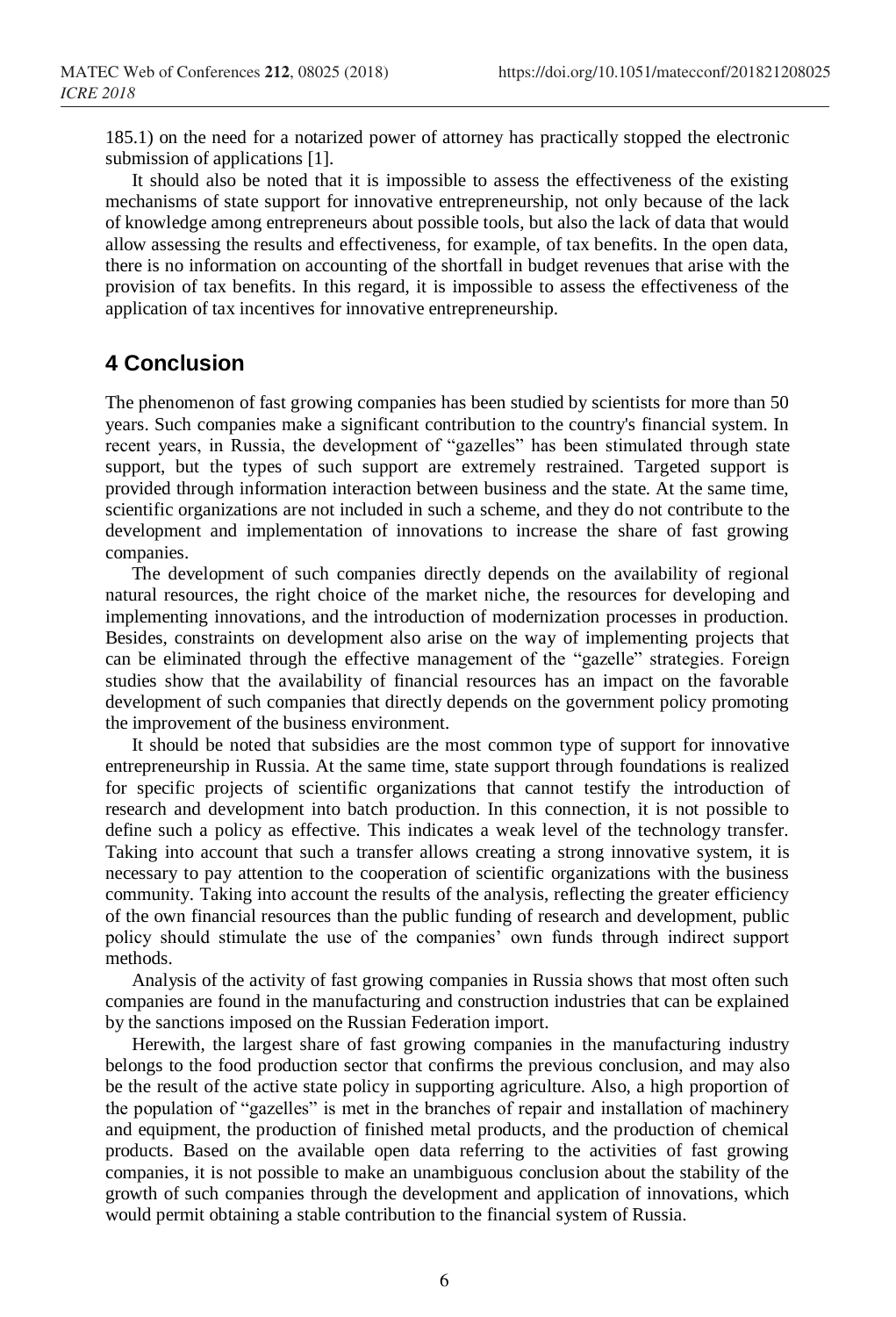The analysis of the activity of fast growing companies in the regional context allows concluding that the largest share of such companies is found in regions with a high natural resource potential due to rich mineral deposits and favorable climatic conditions for the development of food production sectors. The development of fast growing companies in the region is affected by the solvency of the population that allows them to raise their own funds in production and support the steady growth of such companies. However, we should pay special attention to the infrastructure, and, in particular, to the transport accessibility of production in order to minimize the transport costs of a number of subjects for the marketing innovative products.

Despite the confirmed effectiveness of the use of technology transfer between the scientific and business communities in foreign countries, the studied measures of state support for the scientific organizations do not have a statistically significant impact on the share of fast growing companies in Russia. In this connection, it can be assumed that "gazelles" to a greater extent use foreign technologies. Undoubtedly, the results of the analyzed measures to support scientific organizations cannot be fully considered as the key measures for the introduction of developments in production.

Specifically, we should pay attention to the closeness of information on the developed results, as well as the multiplicative effect of the implementation of such projects. With the help of the database of the supported projects, we have managed to conclude that about a quarter of projects are not supported at the final stage of their implementation. This can be explained by an excessively large number of necessary documents and accountability for the development of budgetary funds [17].

Thus, one can draw a conclusion about the peculiar nature of fast growing companies in Russia, as well as about the need for a comprehensive study of the principles of building and functioning of the national innovation system, based on the transparency of the selection mechanisms for the supported projects and the construction of a technology transfer system between scientific organizations and enterprises.

The need for these actions to establish a national innovation system is also conditioned by the events taking place on the international arena and imposing restrictions on the activities of the Russian companies. In this regard, the state support for innovative projects should be a priority when implementing the policy of import substitution. The implementation of such a policy will help to avoid the resource dependence of the Russian budget.

### **References**

- 1. *The Civil Code of the Russian Federation, No. 51-FL* (Moscow, 1994)
- 2. Z. J. Acs, W. Parsons, S. Tracy, Small Business Administration Office of Advocacy Working Paper, **328** (2008)
- 3. INNOVA Gazelles Innovation Panel, **6** (2008)
- 4. M. Deschryvere, Research Institute of the Finnish Economy Discussion Paper, **1144**  (2008)
- 5. C. C. Gallagher, M. J. Daly, J. C. Thomason, Small Business Economics, **3**, 4 (1990)
- 6. C. Mason, R. Brown, Small Business Economy, **40**, (2013)
- 7. V. Pereira, Y. Temouri, Management Decision, **56**, 1 (2018)
- 8. A. V. Gribovsky, Science, Innovations, Education, **18** (2015)
- 9. S. P. Zemtsov, V. A. Barinova, A. V. Sorokina, The Russian Entrepreneurship, **16**, 22 (2015)